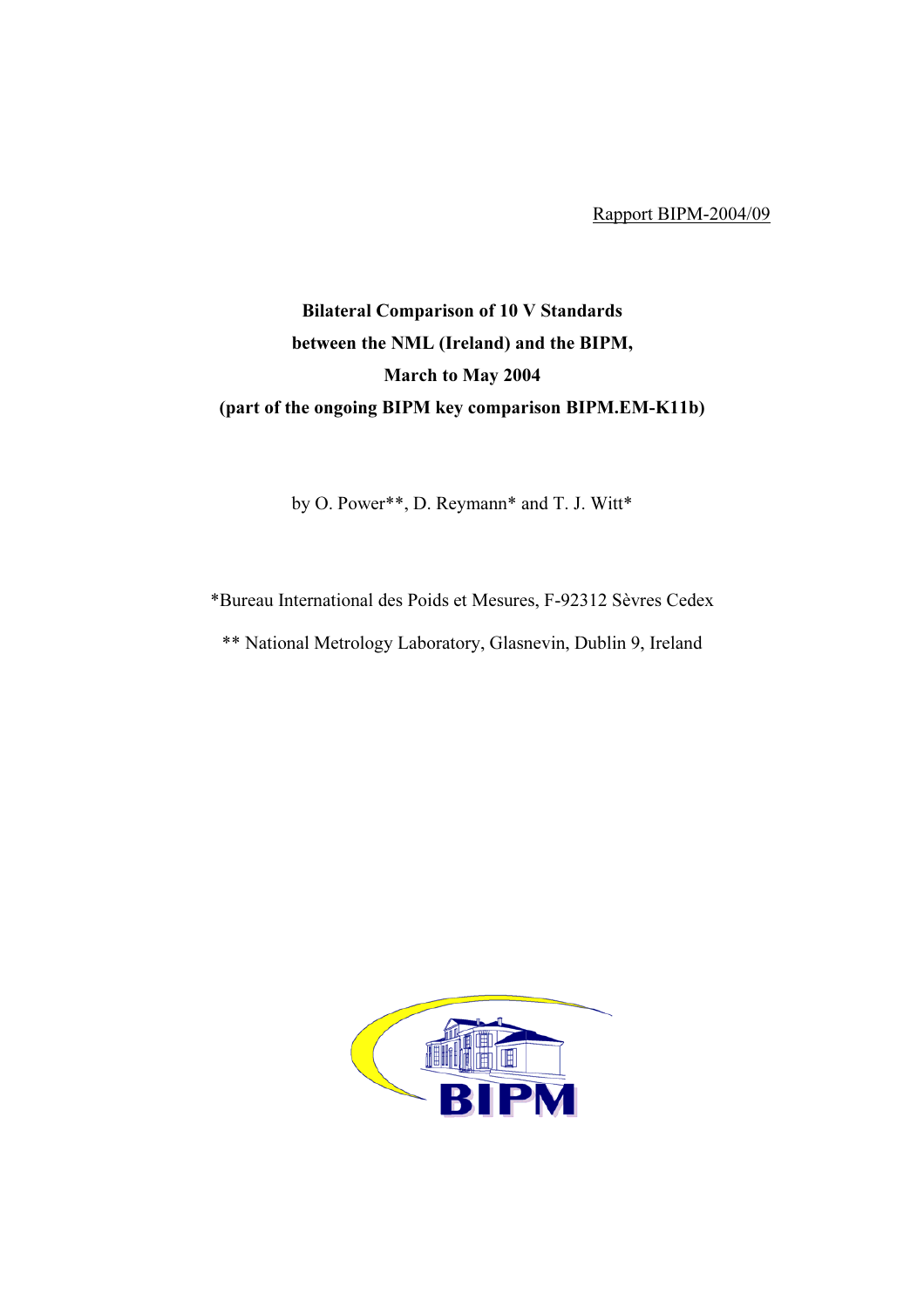## Bilateral Comparison of 10 V Standards between the NML (Ireland) and the BIPM, March to May 2004 (part of the ongoing BIPM key comparison BIPM.EM-K11b)

by O. Power\*\*, D. Reymann\* and T. J. Witt\*

\*Bureau International des Poids et Mesures, F-92312 Sèvres Cedex

\*\* National Metrology Laboratory, Glasnevin, Dublin 9, Ireland

As a part of the ongoing BIPM key comparison BIPM.EM-K11b, a comparison of the 10 V voltage reference standards of the BIPM and the National Metrology Laboratory (NML), Dublin, Ireland, was carried out from March to May 2004. Two BIPM 732B Zener diode-based travelling standards, BIPM8 and BIPM9, were transported by freight. The NML measurements were carried out by comparison with the mean of the NML voltage standard. The BIPM measurements of the travelling standards were carried out by direct comparison with the Josephson effect standard. Results of all measurements were corrected for the dependence of the output voltages on ambient temperature and pressure.

Figure 1 shows the measured values obtained for the two standards by the two laboratories. The BIPM values and uncertainties, and those of the NML are calculated for the reference date from linear least-squares fits to all data from each laboratory.

Table 1 lists the results of the comparison and the component uncertainty contributions for the comparison NML/BIPM. Experience has shown that flicker or 1/f noise dominates the stability characteristics of Zener-diode standards and it is not appropriate to use the standard deviation divided by the square root of the number of observations to characterize the dispersion of measured values. For the present standards, the relative value of the flicker floor voltage is about 1 part in  $10^8$ .

In estimating the uncertainty we have calculated the *a priori* uncertainty based on all known uncorrelated sources except that associated with the stability of the standards when transported. We compare this with the a posteriori uncertainty estimated by the standard deviation of the mean of the results from the two travelling standards. With only two travelling standards, the uncertainty of the standard deviation of the mean is comparable to the value of the standard deviation of the mean itself. If the a posteriori uncertainty is significantly different from the *a priori* uncertainty, we assume that a standard has changed in an unusual way and we use the larger of these two estimates in calculating the final uncertainty.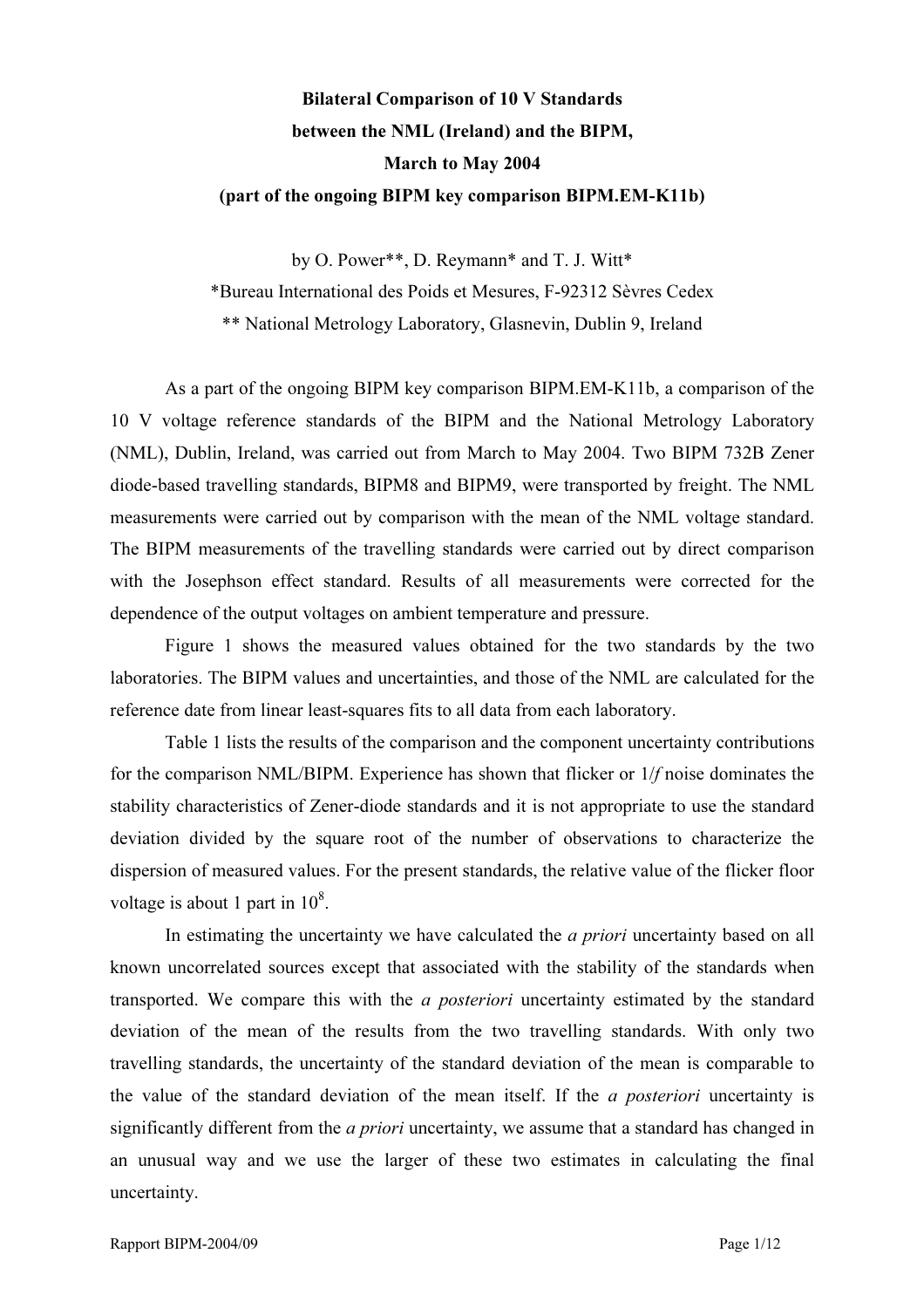In Table 1, the following elements are listed:

(1) the predicted value  $U_{NML}$  of each Zener, computed using a linear least squares fit to all of the data from the NML and referenced to the mean date of the NML's measurements;

(2) the Type A uncertainty due to the instability of the Zener, computed as the standard uncertainty of the value predicted by the linear drift model, or as an estimate of the 1/f noise voltage level;

(3) the uncertainty component arising from the measuring equipment of the NML: this uncertainty is completely correlated between the different Zeners used for a comparison  $\left[1\right]$ ;

(4-6) the corresponding quantities for the BIPM referenced to the mean date of the NML's measurements;

(7) the uncertainty due to the combined effects of the uncertainties of the pressure and temperature coefficients and to the difference of the mean pressures and temperatures in the participating laboratories; although the same equipment is used to measure the coefficients for all Zeners, the uncertainty is dominated by the Type A uncertainty of each Zener, so that the final uncertainty can be considered as uncorrelated among the different Zeners used in a comparison;

(8) the difference  $(U_{NML} - U_{BIPM})$  for each Zener, and (9) the uncorrelated part of the uncertainty;

(10) the result of the comparison, which is the weighted mean of the differences of the calibration results for the different standards, using as weights the reciprocal of the square of the uncorrelated part of the uncertainty components for each travelling standard;

(11 and 12) the uncertainty of the transfer, estimated by the following two methods:

(11) the a priori uncertainty, which is the standard deviation of the mean value of the results, from the different Zeners, counting only the uncorrelated uncertainties of the individual results;

(12) the a posteriori uncertainty, which is the standard deviation of the mean of the different results;

(13) the correlated part of the uncertainty;

and

 $\overline{a}$ 

(14) the total uncertainty of the comparison, which is the root sum square of the correlated part of the uncertainty and of the larger of (11) and (12).

<sup>[1.]</sup> At 10 V, there is a high degree of correlation between these input quantities and we can assume a correlation coefficient of unity without significantly affecting the standard uncertainty of the result of this comparison.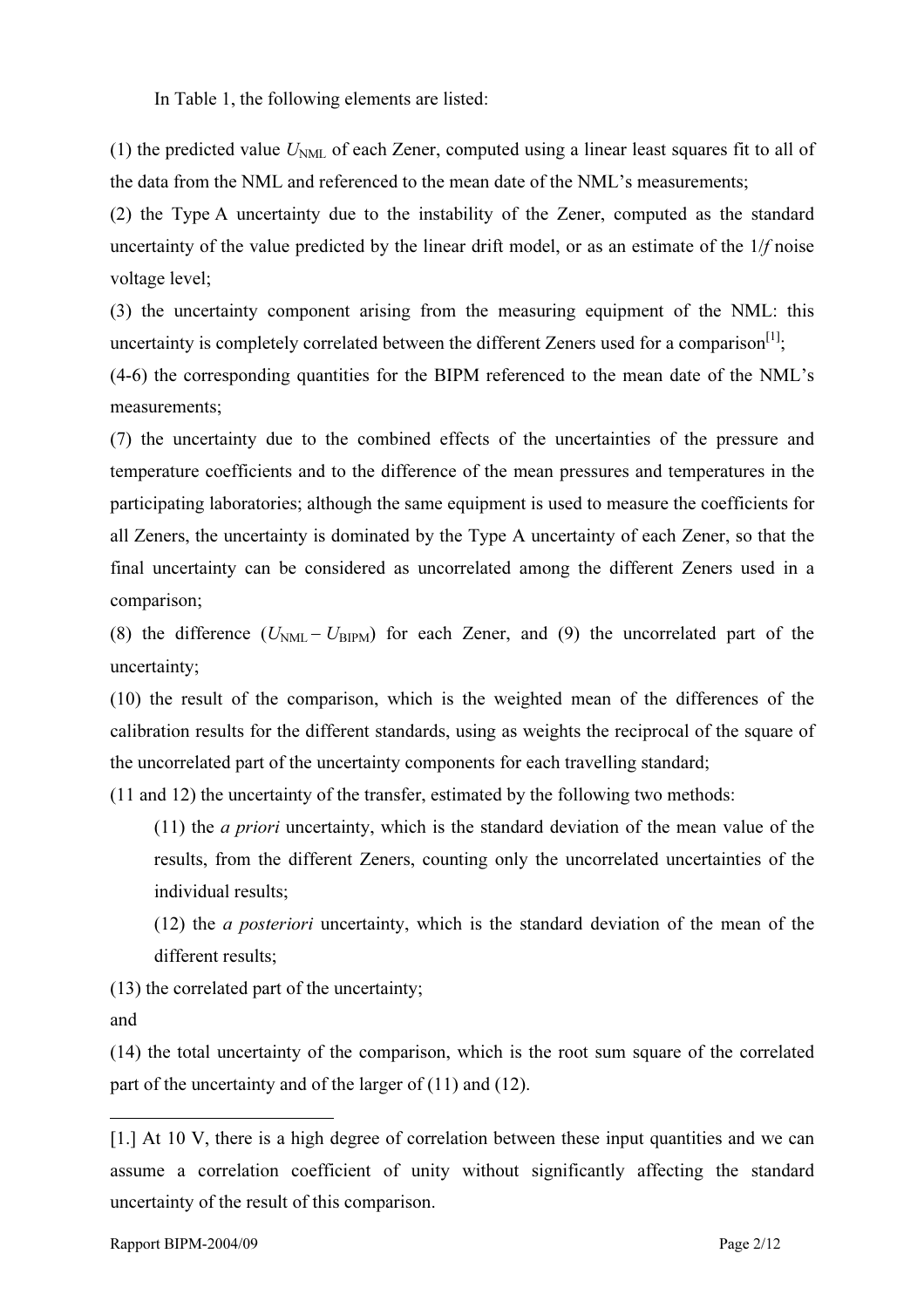Table 2 summarizes the uncertainties due to the BIPM measuring equipment. Table 3 lists the uncertainties of maintenance and measuring equipment at the NML.

The final result of the comparison is presented as the difference between the values assigned by the two laboratories to a 10 V standard. The difference between the value assigned to a 10 V standard by the NML, at the NML,  $U<sub>NML</sub>$ , and that assigned by the BIPM, at the BIPM,  $U_{\text{BIPM}}$ , for the reference date is

$$
U_{\text{NML}} - U_{\text{BIPM}} = -1.86 \text{ }\mu\text{V};
$$
  $u_c = 1.01 \text{ }\mu\text{V on } 2004/04/26,$ 

where  $u_c$  is the combined Type A and Type B standard uncertainty from both laboratories, that is the standard uncertainty associated with the measured difference.

As can be observed in Figure 1 and in Table 1 (line 8), the results obtained for both Zeners are quite identical. This indicates a possible uncompensated change in the value of the as-maintained reference of the NML. The results obtained on the 1.018 V output of the same Zener travelling standards (see Appendix A) could be due to the same reason.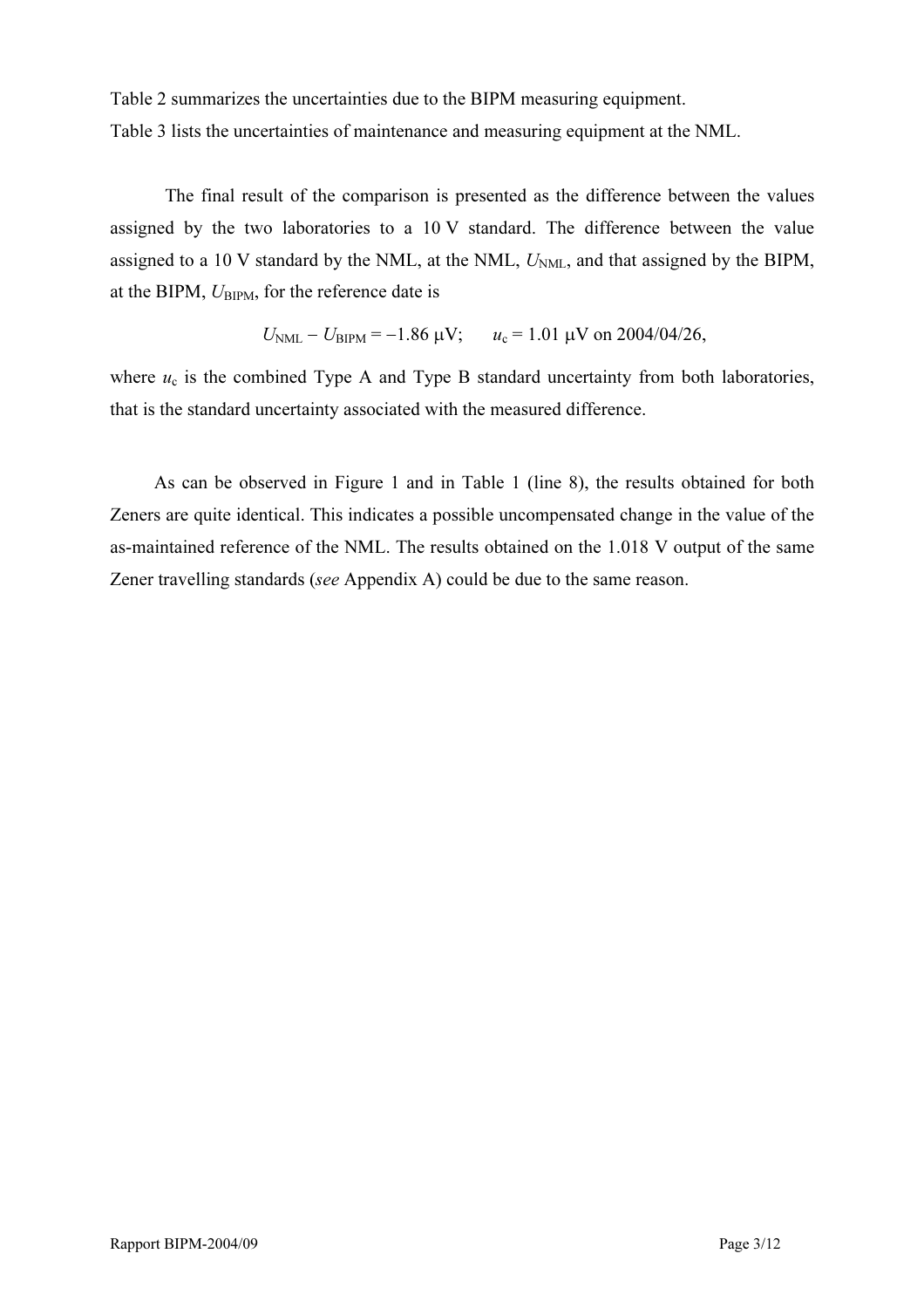*U <sup>Z</sup>*/µV



Figure A1. Voltage of BIPM8 and BIPM9 at 10 V as a function of time, with linear leastsquares fit to the measurements of the BIPM.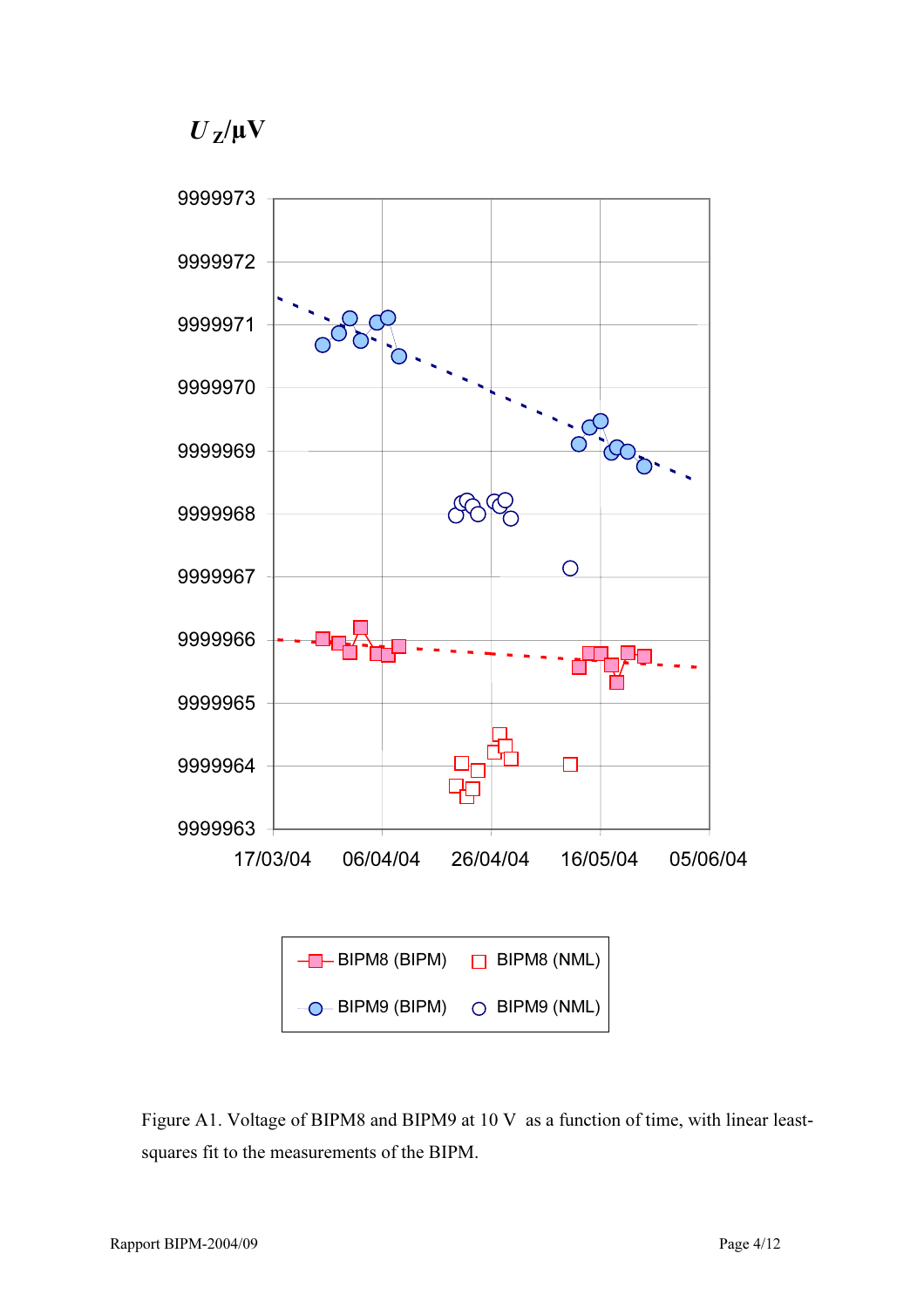Table 1. Results of the NML(Ireland)/BIPM bilateral comparison of 10 V standards using two Zener travelling standards: reference date 26 April 2004. Uncertainties are 1  $\sigma$  estimates. The uncorrelated uncertainty is  $w = [r^2 + t^2 + v^2]^{1/2}$ , the expected transfer uncertainty is  $x = [w_8^2 + w_9^2]^{1/2}/2$ , and the correlated uncertainty is  $y = [s^2 + u^2]^{1/2}$ .

|                |                                                              | BIPM8    | BIPM9    |                  |
|----------------|--------------------------------------------------------------|----------|----------|------------------|
| 1              | <i>NML</i> (Ireland) $(U_Z - 10V)/\mu V$                     | $-36.00$ | $-31.99$ |                  |
| $\overline{2}$ | type-A uncertainty/ $\mu$ V                                  | 0.10     | 0.10     | r                |
| 3              | equipment uncertainty/ $\mu$ V                               |          | 1.01     | $\boldsymbol{S}$ |
| $\overline{4}$ | <b>BIPM</b><br>$(U_{Z} - 10V)/\mu V$                         | $-34.22$ | $-30.05$ |                  |
| 5              | type-A uncertainty/ $\mu$ V                                  | 0.10     | 0.10     | $\boldsymbol{t}$ |
| 6              | equipment uncertainty/ $\mu$ V                               | 0.01     |          | $\boldsymbol{u}$ |
| 7              | pressure and temperature<br>corrections uncertainty/ $\mu$ V | 0.08     | 0.08     | $\mathcal{V}$    |
| 8              | $(U_{Z>NML}-U_{Z-BIPM})/\mu V$                               | $-1.78$  | $-1.94$  |                  |
| 9              | uncorrelated uncertainty/ $\mu$ V                            | 0.16     | 0.16     | W                |
| 10             | $\langle U_{\rm NML} - U_{\rm BIPM} \rangle / \mu V$         | $-1.86$  |          |                  |
| 11             | expected transfer uncertainty/ $\mu$ V                       |          | 0.12     | $\mathfrak{X}$   |
| 12             | $s_M$ of difference for two Zeners/ $\mu$ V                  |          | 0.08     |                  |
| 13             | correlated uncertainty/ $\mu$ V                              |          | 1.01     | $\mathcal{V}$    |
| 14             | comparison total uncertainty/ $\mu$ V                        |          | 1.01     |                  |
|                |                                                              |          |          |                  |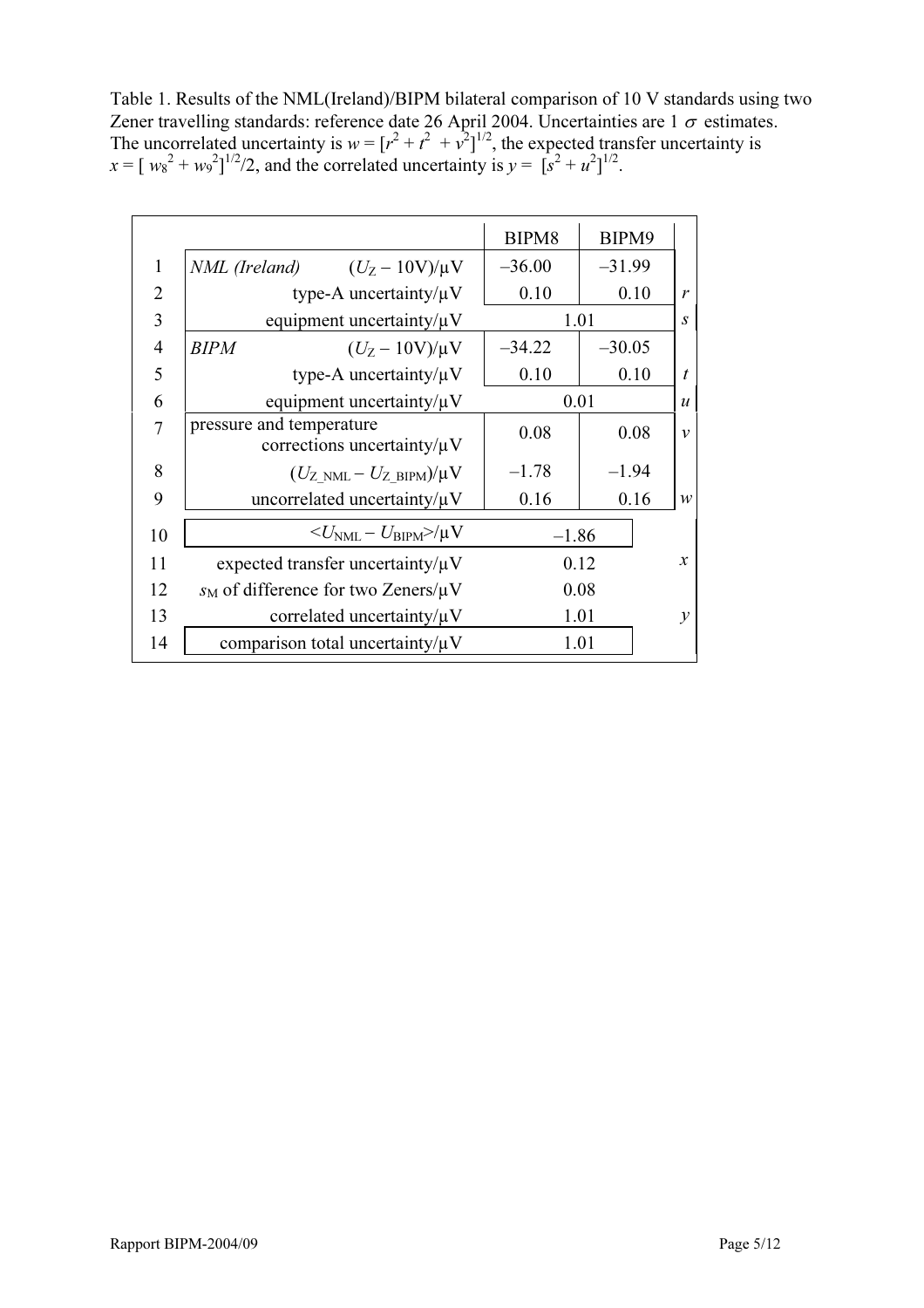Table 2. Estimated standard uncertainties for Zener calibrations with the BIPM equipment.

|                                         | Uncertainty/nV |
|-----------------------------------------|----------------|
| thermal electromotive forces            |                |
| detector / electromagnetic interference |                |
| leakage resistance                      |                |
| frequency                               | 0.3            |
| pressure correction                     |                |
| temperature correction                  |                |
|                                         |                |
| total                                   |                |

Table 3. Estimated standard uncertainties for Zener calibrations with the NML equipment.

|                           | Uncertainty/ $\mu$ V |
|---------------------------|----------------------|
| reference group stability | 0.90                 |
| comparator                | 0.45                 |
| pressure correction       | 0.03                 |
| temperature correction    | 0.003                |
|                           |                      |
| total                     | 1.01                 |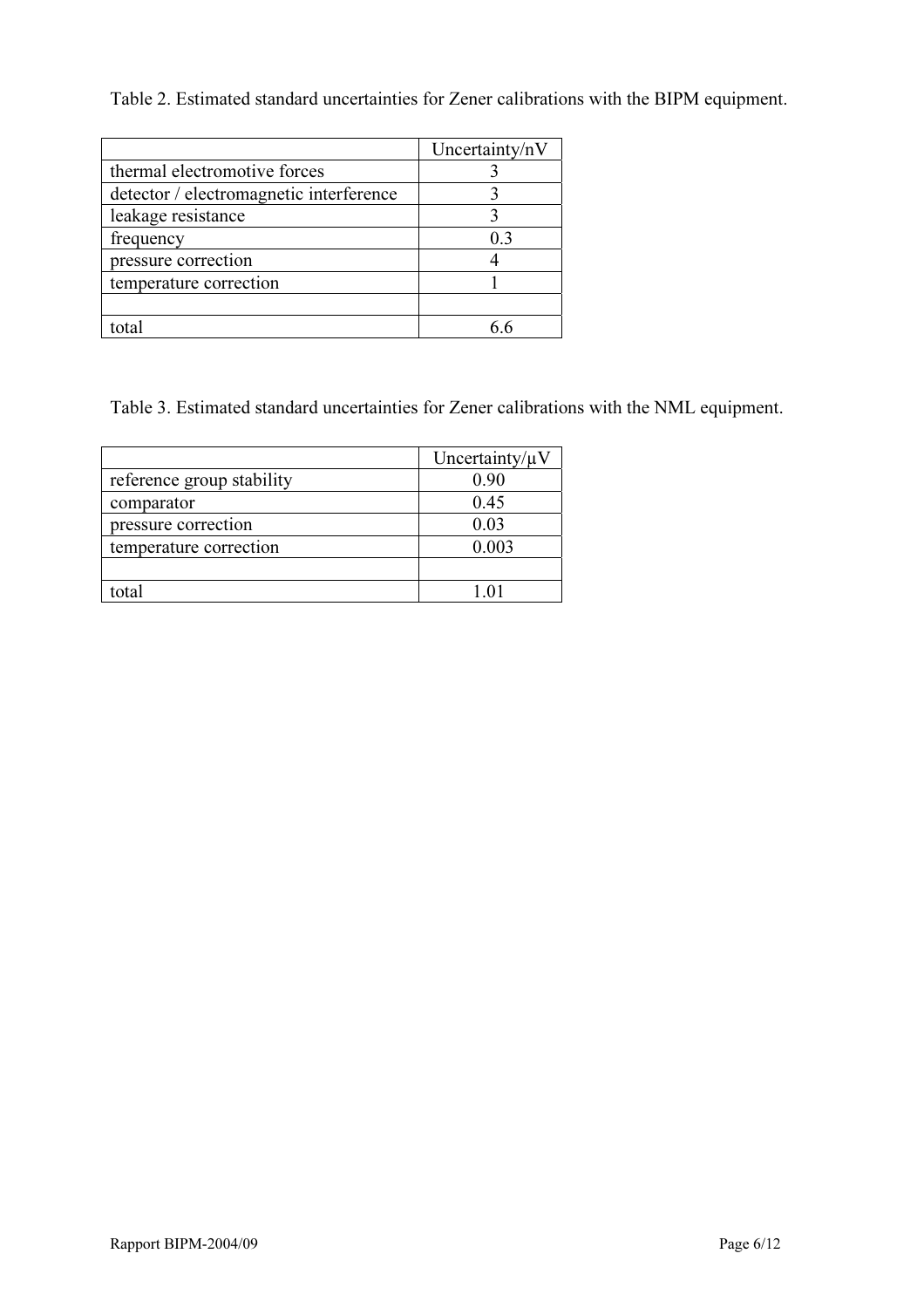## Appendix A

## Bilateral Comparison of 1.018 V Standards between the NML (Ireland) and the BIPM, March to May 2004

At the same time as the formal, declared key comparison described in the first part of this report, an informal comparison of the 1.018 V voltage reference standards of the BIPM and the National Metrology Laboratory (NML), Dublin, Ireland, was also carried out, using the same two BIPM 732B Zener diode-based travelling standards, Z BIPM8 and Z BIPM9. The NML measurements were carried out by using a precision potentiometer to scale between 10 V and 1.018 V and hence to measure the 1.018 V outputs of the Zeners in terms of a 10 V reference standard. The BIPM measurements of the travelling standards were carried out by direct comparison with the Josephson effect standard. Results of all measurements were corrected for the dependence of the output voltages on ambient temperature and pressure.

Figure A1 shows the measured values obtained for the two standards by the two laboratories. The BIPM values and uncertainties, and those of the NML are calculated for the reference date from linear least-squares fits to all data from each laboratory.

Table A1 lists the results of the comparison and the component uncertainty contributions for the comparison NML/BIPM. Experience has shown that flicker or 1/f noise dominates the stability characteristics of Zener-diode standards and it is not appropriate to use the standard deviation divided by the square root of the number of observations to characterize the dispersion of measured values. For the present standards, the relative value of the flicker floor voltage is about 1 part in  $10^8$ .

In estimating the uncertainty we have calculated the *a priori* uncertainty based on all known unccorrelated sources except that associated with the stability of the standards when transported. We compare this with the a posteriori uncertainty estimated by the standard deviation of the weighted mean of the results from the two travelling standards. With only two travelling standards, the uncertainty of the standard deviation of the mean is comparable to the value of the standard deviation of the mean itself. If the a posteriori uncertainty is significantly different from the *a priori* uncertainty, we assume that a standard has changed in an unusual way and we use the larger of these two estimates in calculating the final uncertainty.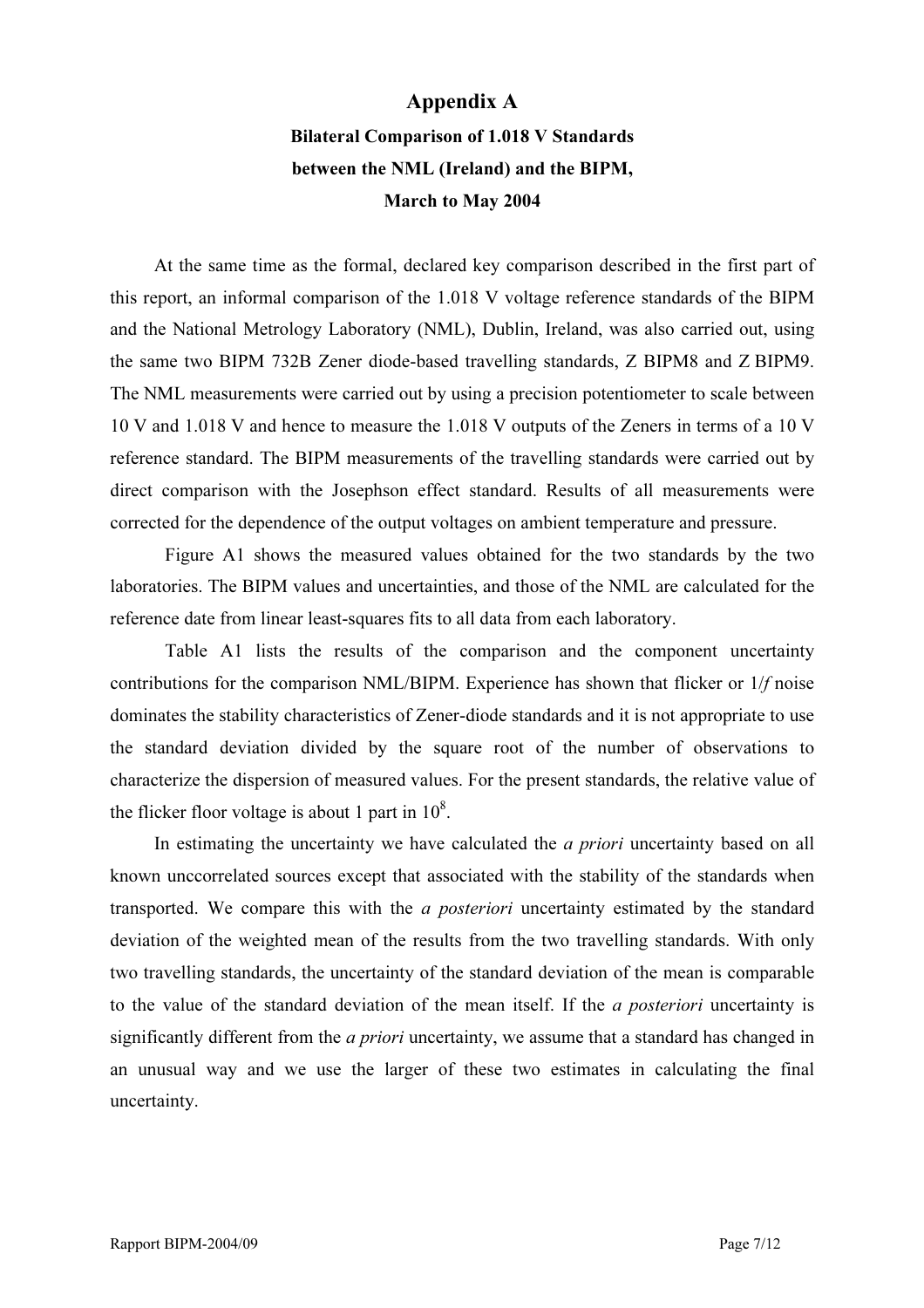In Table A1, the following elements are listed:

(1) the predicted value  $U_{NML}$  of each Zener, computed using a linear least squares fit to all of the data from the NML and referenced to the mean date of the NML's measurements;

(2) the Type A uncertainty due to the instability of the Zener, computed as the standard uncertainty of the value predicted by the linear drift model, or as an estimate of the 1/f noise voltage level;

(3) the uncertainty component arising from the measuring equipment of the NML: this uncertainty is completely correlated between the different Zeners used for a comparison;

(4-6) the corresponding quantities for the BIPM referenced to the mean date of the NML's measurements;

(7) the uncertainty due to the combined effects of the uncertainties of the pressure and temperature coefficients and to the difference of the mean pressures and temperatures in the participating laboratories; although the same equipment is used to measure the coefficients for all Zeners, the uncertainty is dominated by the Type A uncertainty of each Zener, so that the final uncertainty can be considered as uncorrelated among the different Zeners used in a comparison;

(8) the difference  $(U_{NML} - U_{BIPM})$  for each Zener, and (9) the uncorrelated part of the uncertainty;

(10) the result of the comparison, which is the weighted mean of the differences of the calibration results for the different standards, using as weights the reciprocal of the square of the uncorrelated part of the uncertainty components for each travelling standard;

(11 and 12) the uncertainty of the transfer, estimated by the following two methods:

(11) the a priori uncertainty, which is the standard deviation of the mean value of the results, from the different Zeners, counting only the uncorrelated uncertainties of the individual results;

(12) the a posteriori uncertainty, which is the standard deviation of the mean of the different results;

(13) the correlated part of the uncertainty;

and

(14) the total uncertainty of the comparison, which is the root sum square of the correlated part of the uncertainty and of the larger of (11) and (12).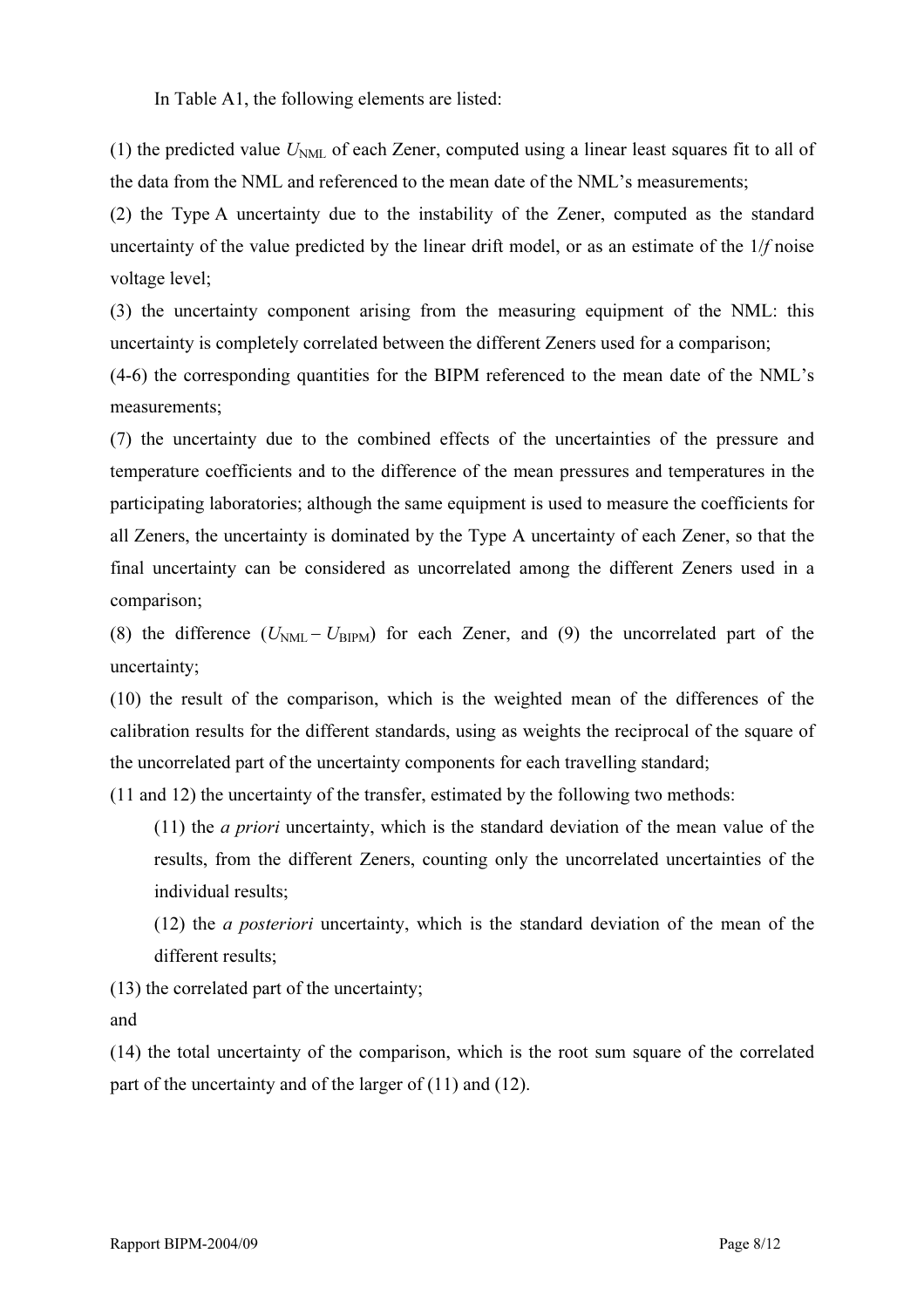Table A2 summarizes the uncertainties due to the BIPM measuring equipment.

Table A3 lists the uncertainties of maintenance and measuring equipment at the NML.

The final result of the comparison is presented as the difference between the values assigned by the two laboratories to a 1.018 V standard. The difference between the value assigned to a 1.018 V standard by the NML, at the NML,  $U<sub>NML</sub>$ , and that assigned by the BIPM, at the BIPM,  $U_{\text{BIPM}}$ , for the reference date is

$$
U_{\text{NML}} - U_{\text{BIPM}} = -0.174 \,\mu\text{V}; \quad u_c = 0.461 \,\mu\text{V}
$$
 on 2004/05/04,

where  $u_c$  is the combined Type A and Type B standard uncertainty from both laboratories, that is the standard uncertainty associated with the measured difference.

This is a satisfactory result. The difference between the values assigned to the mean voltage of the travelling standards by the two laboratories is less than the standard uncertainty associated with the difference.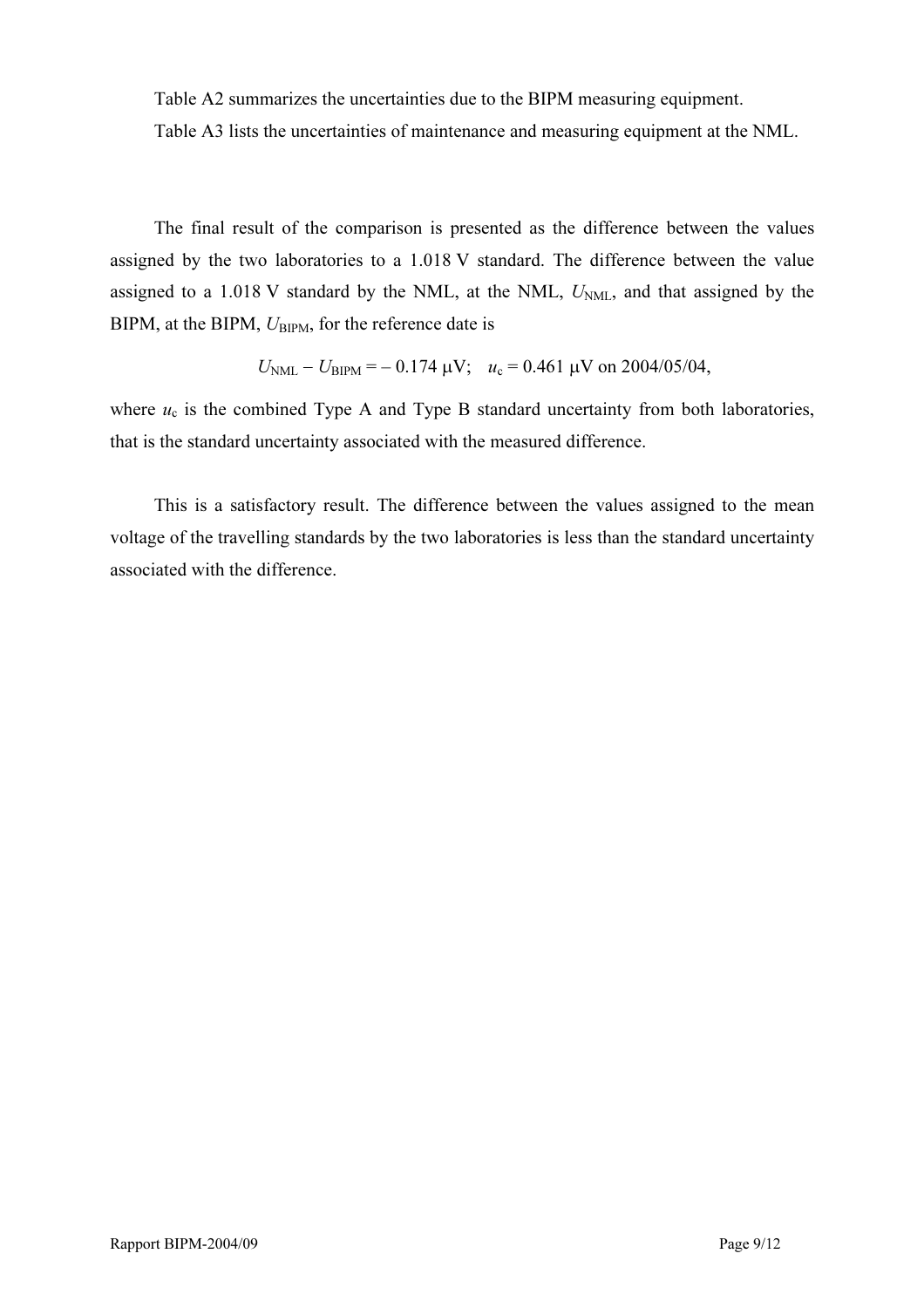$U_{\text{BIPMS}}/\mu\text{V}$ 

 $U_{\text{BIPM9}}/\mu\text{V}$ 



Figure A1. Voltage of BIPM8 and BIPM9 at 1.018 V as a function of time, with linear least-squares fit to the measurements of the BIPM.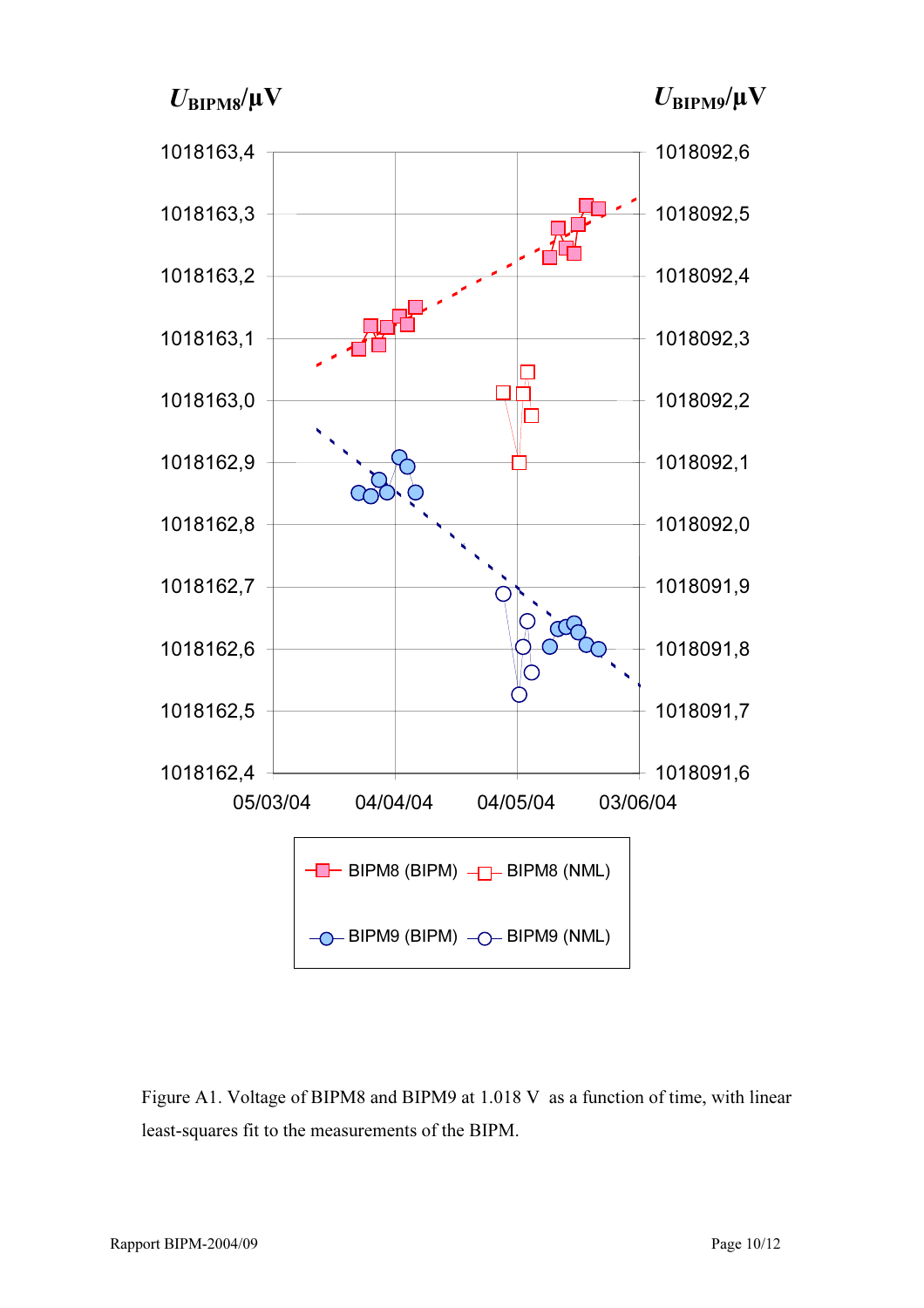Table A1. Results of the NML(Ireland)/BIPM bilateral comparison of 1.018 V standards using two Zener travelling standards: reference date 04 May 2004. Uncertainties are 1  $\sigma$ estimates.

The uncorrelated uncertainty is  $w = [r^2 + t^2 + v^2]^{1/2}$ , the expected transfer uncertainty is  $x = [w_8^2 + w_9^2]^{1/2} / 2$ , and the correlated uncertainty is  $y = [s^2 + u^2]^{1/2}$ .

|                |                                                              | BIPM8    | BIPM9    |                  |
|----------------|--------------------------------------------------------------|----------|----------|------------------|
| $\mathbf{1}$   | <i>NML</i> (Ireland) $(U_Z - 1.018V)/\mu V$                  | 162.989  | 91.805   |                  |
| $\overline{2}$ | type-A uncertainty/ $\mu$ V                                  | 0.029    | 0.028    | $\mathcal{V}$    |
| 3              | equipment uncertainty/ $\mu$ V                               |          | 0.455    | $\mathcal{S}$    |
| $\overline{4}$ | $(U_Z - 1.018V)/\mu V$<br><b>BIPM</b>                        | 163.228  | 91.893   |                  |
| 5              | type-A uncertainty/ $\mu$ V                                  | 0.010    | 0.010    | $\boldsymbol{t}$ |
| 6              | equipment uncertainty/ $\mu$ V                               |          | 0.005    | $\boldsymbol{u}$ |
| 7              | pressure and temperature<br>corrections uncertainty/ $\mu$ V | 0.012    | 0.024    | $\mathcal{V}$    |
| 8              | $(U_{Z>NML}-U_{Z-BIPM})/\mu V$                               | $-0.239$ | $-0.087$ |                  |
| 9              | uncorrelated uncertainty/ $\mu$ V                            | 0.033    | 0.038    | W                |
| 10             | $\langle U_{\rm NML} - U_{\rm BIPM} \rangle / \mu V$         |          | $-0.174$ |                  |
| 11             | expected transfer uncertainty/ $\mu$ V                       |          | 0.025    | $\boldsymbol{x}$ |
| 12             | $s_M$ of difference for two Zeners/ $\mu$ V                  |          | 0.075    |                  |
| 13             | correlated uncertainty/ $\mu$ V                              |          | 0.455    | $\mathcal{Y}$    |
| 14             | comparison total uncertainty/ $\mu$ V                        |          | 0.461    |                  |
|                |                                                              |          |          |                  |